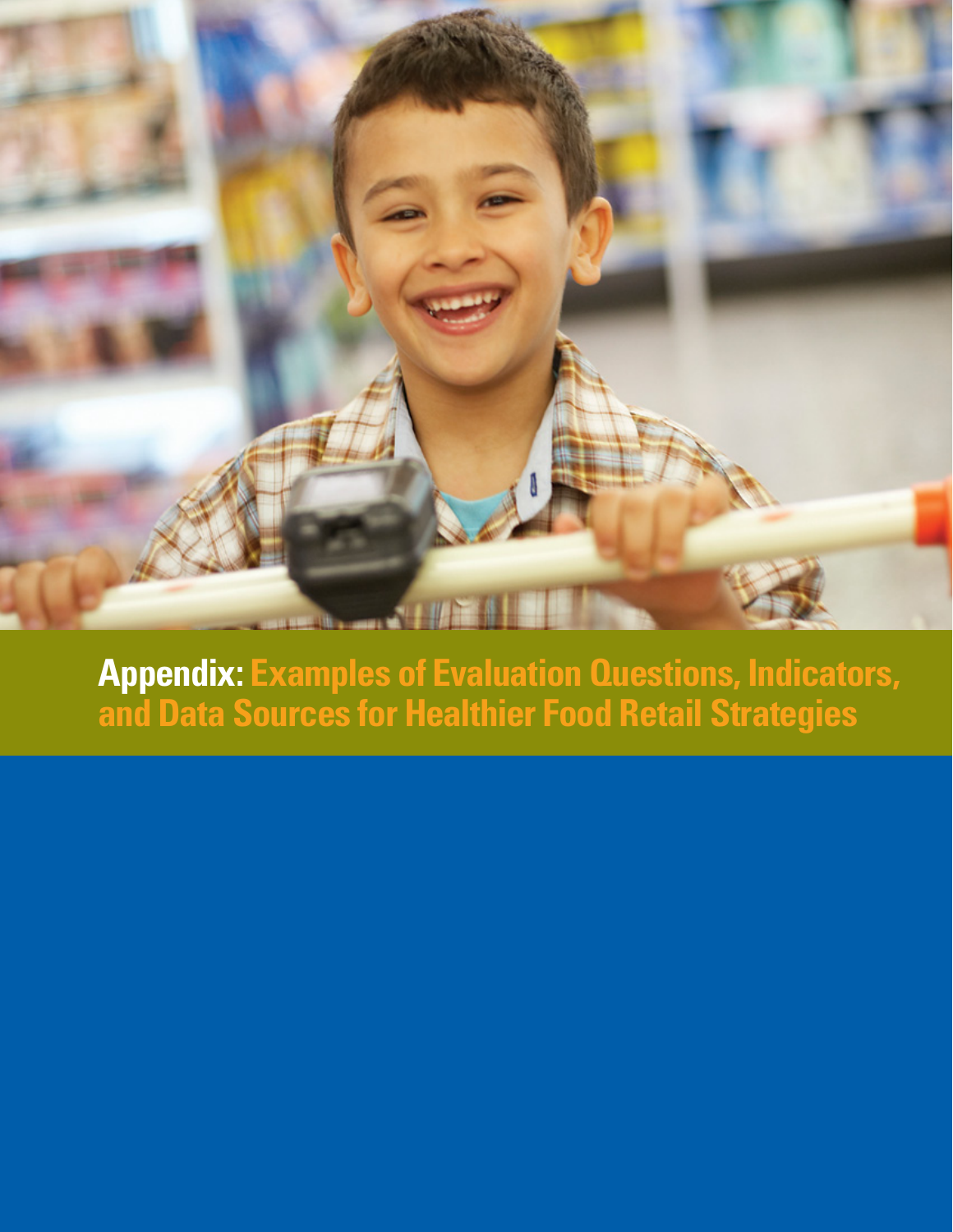|                                                                                                                                   |                                          | <b>All Retail Environments</b>                                                                                                                                                                                                                                                                                                                                                                                                                                                           |                                                                                                                                                                                                                                                                                                                                                                                                                                                               |
|-----------------------------------------------------------------------------------------------------------------------------------|------------------------------------------|------------------------------------------------------------------------------------------------------------------------------------------------------------------------------------------------------------------------------------------------------------------------------------------------------------------------------------------------------------------------------------------------------------------------------------------------------------------------------------------|---------------------------------------------------------------------------------------------------------------------------------------------------------------------------------------------------------------------------------------------------------------------------------------------------------------------------------------------------------------------------------------------------------------------------------------------------------------|
| <b>Example</b><br><b>Evaluation</b><br><b>Questions</b>                                                                           | <b>Evaluation</b><br>Type <sup>+++</sup> | <b>Potential</b><br><b>Indicators</b>                                                                                                                                                                                                                                                                                                                                                                                                                                                    | <b>Potential</b><br><b>Data Sources</b>                                                                                                                                                                                                                                                                                                                                                                                                                       |
| <b>Was the</b><br>action plan<br>implemented<br>as intended?                                                                      | ▶ Process                                | > Stakeholders engaged for planning and<br>implementation<br>Assessment, planning, and programmatic<br>activities completed<br>Level of community support, such as<br>organizations involved or champions<br>engaged<br>Level of resources or funding available to<br>implement action plan<br>Educational or marketing materials<br>developed or distributed related to the<br>strategy or initiative                                                                                   | Surveys/interviews with stakeholders<br>Activity records or progress notes<br>• Meeting minutes or other documentation<br>from community meetings or events<br>Monitoring and tracking records for<br>distribution of program materials<br>Media tracking or clipping service                                                                                                                                                                                 |
| <b>Was there</b><br>sufficient<br>support<br>(community,<br>financial,<br>industry) for<br>the strategy or<br>initiative?         | Process                                  | Community support obtained for<br>activities, assessed by community input<br>on knowledge of and attitudes about the<br>activities<br>Funding received or provided for activities<br>> Business sector/retailer support obtained for<br>activities, such as participation in planning<br>sessions                                                                                                                                                                                        | ▶ Key informant interviews with community<br>leaders<br>Funding agency application records<br>Meeting minutes or other documentation<br>from community meetings or industry<br>events                                                                                                                                                                                                                                                                         |
| <b>What barriers</b><br>and facilitators<br>were<br>experienced<br>in the<br>planning and<br>implementation<br>of the initiative? | ▶ Process                                | Barriers, such as:<br>» State or city regulations<br>» Community and food retailer perceptions<br>» Zoning issues<br>Facilitators, such as:<br>» Community support<br>» Programmatic guidelines<br>» Adequate distribution systems and<br>sourcing of healthier foods                                                                                                                                                                                                                    | Activity records or progress notes from<br>council meetings or public sessions<br>▶ Meeting minutes or other documentation<br>from planning boards or community<br>meetings<br>Legislative and regulatory archives<br>> Market surveys or reports from food retailers<br>Surveys/interviews with retailers,<br>distributors, producers, or customers                                                                                                          |
| <b>How were</b><br><b>barriers</b><br>reduced and<br>facilitators<br>maintained or<br>increased?                                  | Process                                  | Evidence of reduction in barriers, such as:<br>» Decrease in regulatory barriers<br>» Change in perceptions of market<br>potential<br>» Development of adequate infrastructure<br>Evidence of maintenance or increased<br>facilitators, such as:<br>» Funding or financial incentives or<br>support for initiative<br>» Creation of distribution hubs or other<br>centralized systems<br>» Modified distribution systems<br>» Access to transportation to and from<br>retail environment | Activity records or progress notes from<br>council meetings or public sessions<br>Legislative and regulatory archives or<br>databases<br>Market surveys or reports from industry<br>Administrative data from financial<br>institutions or distributors<br>Surveys/interviews with retailers,<br>distributors, producers, or customers of the<br>retail environment<br>Meeting minutes or other documentation<br>from planning boards or community<br>meetings |

Appendix: Examples of Evaluation Questions, Indicators, and Data Sources for Healthier Food Retail Strategies

†††The evaluation type in this column represents a common categorization for the questions presented. However, some of the evaluation questions may be either process or outcome depending on the program's specific selected strategies and goals.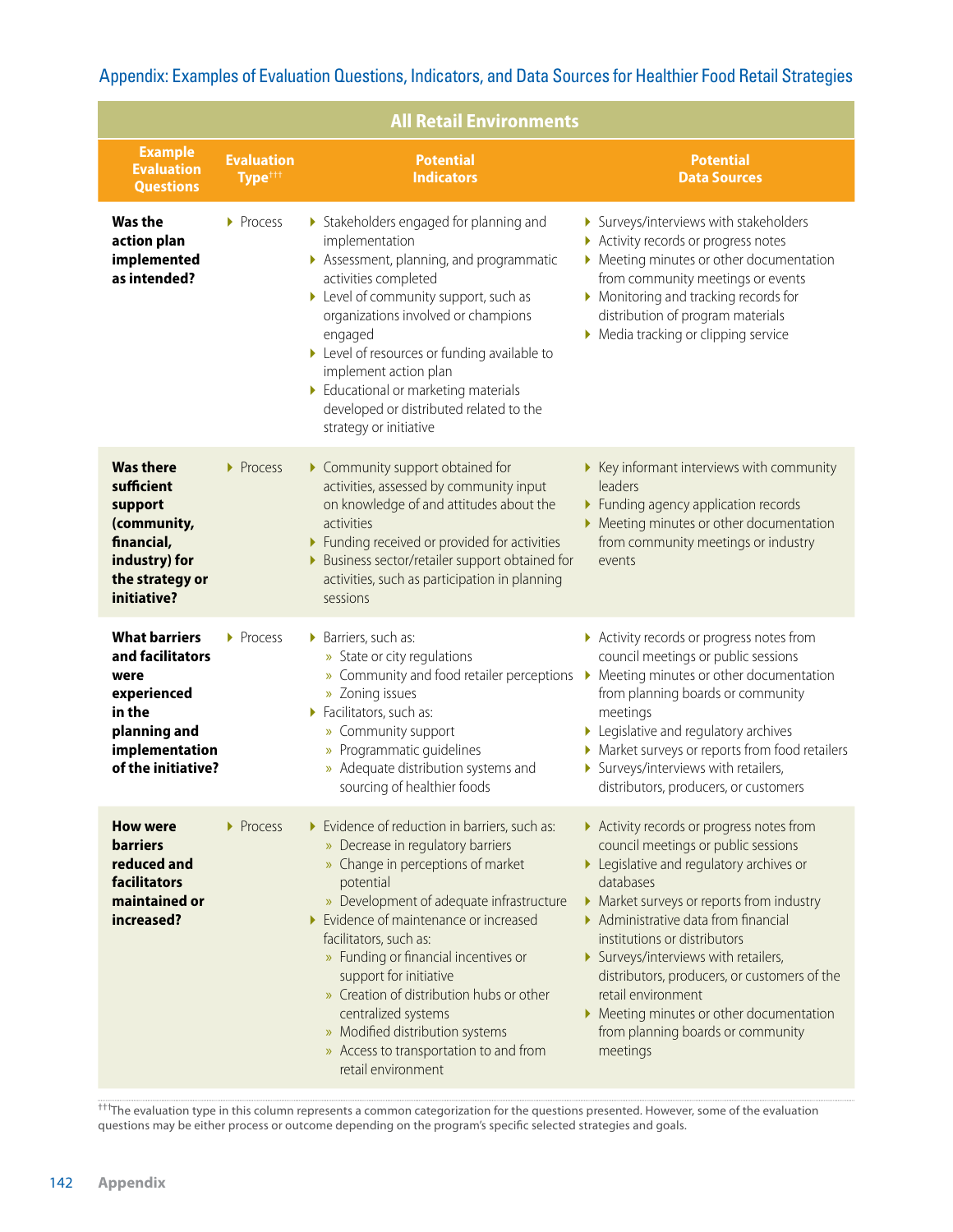| <b>Example</b><br><b>Evaluation</b><br><b>Questions</b>                                                                                                         | <b>Evaluation</b><br>Type <sup>†††</sup>                  | <b>Potential</b><br><b>Indicators</b>                                                                                                                                                                                                                                                                                                                                                                                                                            | <b>Potential</b><br><b>Data Sources</b>                                                                                                                                                                                                 |
|-----------------------------------------------------------------------------------------------------------------------------------------------------------------|-----------------------------------------------------------|------------------------------------------------------------------------------------------------------------------------------------------------------------------------------------------------------------------------------------------------------------------------------------------------------------------------------------------------------------------------------------------------------------------------------------------------------------------|-----------------------------------------------------------------------------------------------------------------------------------------------------------------------------------------------------------------------------------------|
| <b>Did retailers</b><br>have access to<br>healthier food<br>options from<br>distributors?                                                                       | $\blacktriangleright$ Process<br>$\triangleright$ Outcome | Retailers with access to distributor with<br>healthier products<br>I Number of distributors with healthier food<br>options that sell to stores in the targeted<br>area<br>Pilot programs to modify existing<br>distribution systems                                                                                                                                                                                                                              | Retailers survey<br>Archival distribution data from purchase<br>logs or delivery records                                                                                                                                                |
| <b>Did the</b><br>accessibility<br>(availability,<br>quality, and<br>affordability) of<br>healthier food<br>increase at<br>retail locations<br>in target areas? | $\triangleright$ Outcome                                  | Healthier food options available in retail<br>environments<br>Linear shelf space dedicated to healthier<br>foods and beverages<br>Comparable pricing of healthier options to<br>less healthy options<br>Nutrition assistance benefit program<br>availability                                                                                                                                                                                                     | ▶ Purchasing and stocking data<br>Retailer surveys<br>In-store or retailer observations<br>Market data on standard pricing of healthier<br>foods and beverages                                                                          |
| <b>Was there</b><br>a change in<br>marketing<br>practices for<br>food in target<br>areas?                                                                       | ▶ Process<br>• Outcome                                    | Evidence of community marketing of<br>healthier vs. less healthy food items, such as:<br>» Storefront advertising<br>» Shelf labeling and other food signage<br>» Prominent placement of healthier items<br>In-store events and promotions for healthier<br>vs. less healthy food items<br>Community events and promotions for<br>healthier vs. less healthy food items<br>Educational or marketing materials<br>Þ.<br>developed for or distributed to retailers | Direct observation of marketing promotions<br>in community and retail locations<br>Monitoring and tracking records for<br>distribution of program materials<br>Media tracking or clipping service                                       |
| <b>Was there</b><br>a change in<br>the buying<br>behavior of<br>customers at<br>retail locations<br>in the target<br>area?                                      | $\triangleright$ Outcome                                  | Healthier food purchases                                                                                                                                                                                                                                                                                                                                                                                                                                         | $\triangleright$ Sales data<br>Customer surveys<br>Retailer surveys<br>Special Supplemental Nutrition Program<br>for Women, Infants, and Children (WIC) and<br>Supplemental Nutrition Assistance Program<br>(SNAP) administrative data  |
| Were there any<br>community<br>development<br>or economic<br>outcomes in<br>target areas<br>associated with<br>the healthier<br>food retail<br>initiative?      | • Outcome                                                 | Sales for other businesses in community<br>$\blacktriangleright$ New businesses created<br>$\blacktriangleright$ Jobs created<br>Employment rates<br>▶<br>Training programs<br>Þ.                                                                                                                                                                                                                                                                                | Economic Development Corporation<br>administrative data sets<br>Community Development Corporation<br>administrative data sets<br>Business surveys<br>Community surveys<br>Department of Labor administrative data<br>Direct observation |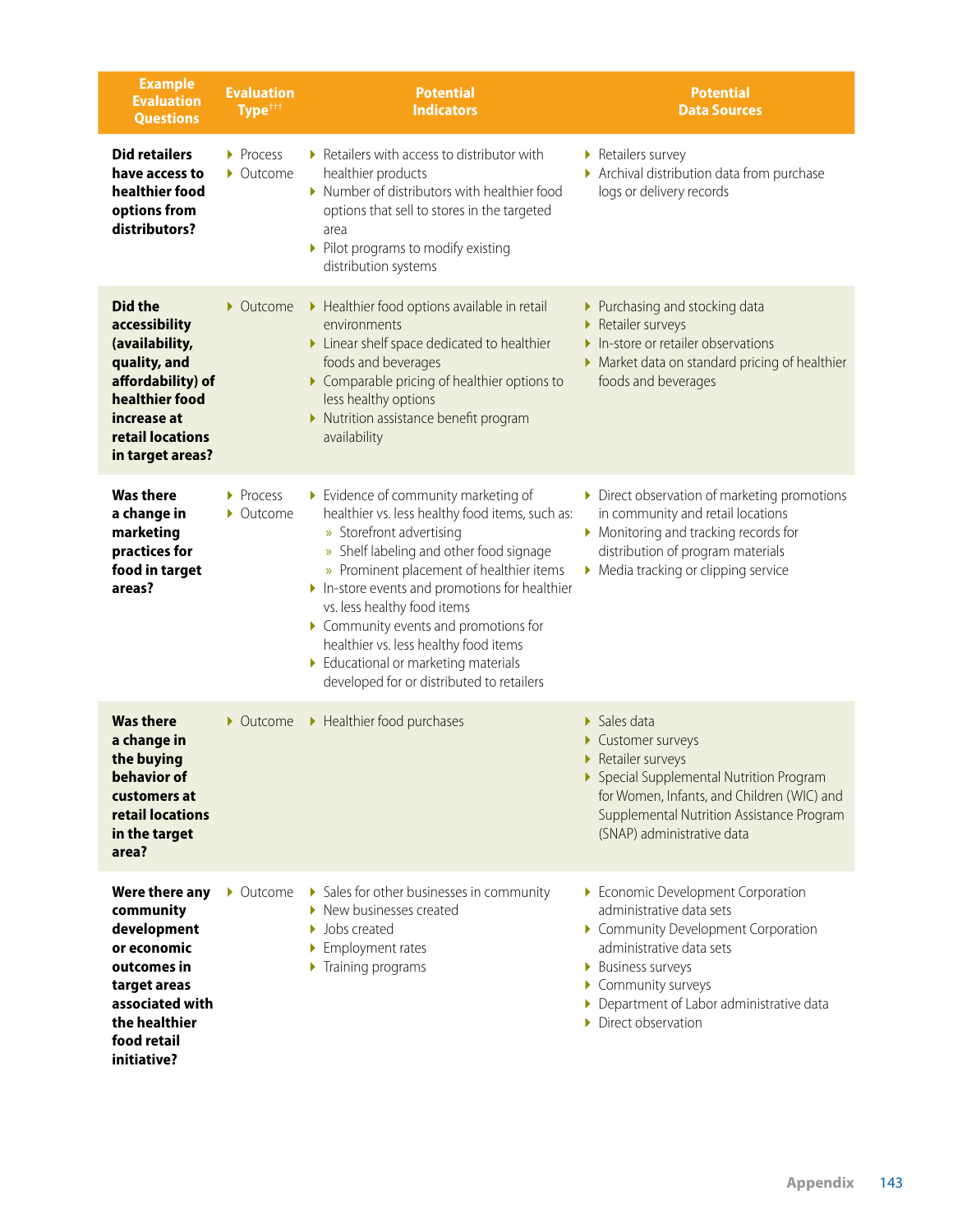|                                                                                                                                                       |                                  | <b>Grocery Stores</b> ###                                                                                                                                                                                                                                                                                                                                                                                    |                                                                                                                                                                                                        |
|-------------------------------------------------------------------------------------------------------------------------------------------------------|----------------------------------|--------------------------------------------------------------------------------------------------------------------------------------------------------------------------------------------------------------------------------------------------------------------------------------------------------------------------------------------------------------------------------------------------------------|--------------------------------------------------------------------------------------------------------------------------------------------------------------------------------------------------------|
| <b>Example</b><br><b>Evaluation</b><br><b>Questions</b>                                                                                               | <b>Evaluation</b><br><b>Type</b> | <b>Potential</b><br><b>Indicators</b>                                                                                                                                                                                                                                                                                                                                                                        | <b>Potential</b><br><b>Data Sources</b>                                                                                                                                                                |
| <b>Was there</b><br>progress<br>towards the<br>implementation<br>of incentive<br>programs for<br>development of<br>grocery stores in<br>target areas? | ▶ Process<br>• Outcome           | Evidence of progress towards grocery store<br>development, such as<br>> Zoning incentives<br>Permitting incentives<br>Tax incentives<br>Funding program established<br>Funds allocated<br>Number of applications received and<br>location of applicants for the incentive<br>program                                                                                                                         | Activity records or progress notes from<br>council meetings or public sessions<br>Administrative data from financial<br>institutions or local planning boards<br>▶ Legislative and regulatory archives |
| Was there an<br>increase in<br>the number of<br>grocery stores<br>in target areas?                                                                    | $\triangleright$ Outcome         | New grocery store projects in target areas<br>• Planned<br>$\blacktriangleright$ In progress<br>Completed                                                                                                                                                                                                                                                                                                    | ▶ Documentation or direct observations of<br>grocery store locations<br>• Data sets of food retail locations<br>Administrative data from municipality office,<br>such as blueprints submission         |
| <b>Small Stores</b>                                                                                                                                   |                                  |                                                                                                                                                                                                                                                                                                                                                                                                              |                                                                                                                                                                                                        |
| <b>Example</b><br><b>Evaluation</b><br><b>Questions</b>                                                                                               | <b>Evaluation</b><br><b>Type</b> | <b>Potential</b><br><b>Indicators</b>                                                                                                                                                                                                                                                                                                                                                                        | <b>Potential</b><br><b>Data Sources</b>                                                                                                                                                                |
|                                                                                                                                                       |                                  |                                                                                                                                                                                                                                                                                                                                                                                                              |                                                                                                                                                                                                        |
| Were<br>programmatic<br>activities<br>successful in<br>recruiting and<br>supporting<br>small stores to<br>participate in<br>improvement<br>projects?  | ▶ Process<br>• Outcome           | > Stores receiving public or private funding<br>> Stores making modifications to the store<br>environment<br>> Stores offering healthier food options<br>Stores applying for, being approved for, and<br>maintaining WIC/SNAP authorization<br>Store owners and managers participating in<br>buying associations or other groups<br>Store owners and managers receiving<br>training and technical assistance | Store owner surveys<br>Programmatic monitoring, tracking, and<br>reporting records<br>In-store observations<br>Administrative data from WIC/SNAP<br>▶ Participation (training, meetings) logs          |
| Did small stores > Process<br>carry healthier<br>food options?                                                                                        | • Outcome                        | Healthier food options available<br>Ratio of space/inventory dedicated to<br>healthier foods and beverages<br>• Comparable pricing of healthier options                                                                                                                                                                                                                                                      | ▶ Purchasing and stocking data<br>Retailer surveys<br>In-store or retailer observations<br>Market data on standard pricing of healthier<br>foods and beverages                                         |

‡‡‡See the following article for more detailed measures on grocery store financing initiatives: Fleischhacker S, Flournoy R, Moore LV. Meaningful, measurable, and manageable approaches to evaluating healthy food financing initiatives: An overview of resources and approaches. *Journal of Public Health Management and Practice*. 2013;19(6):541-549.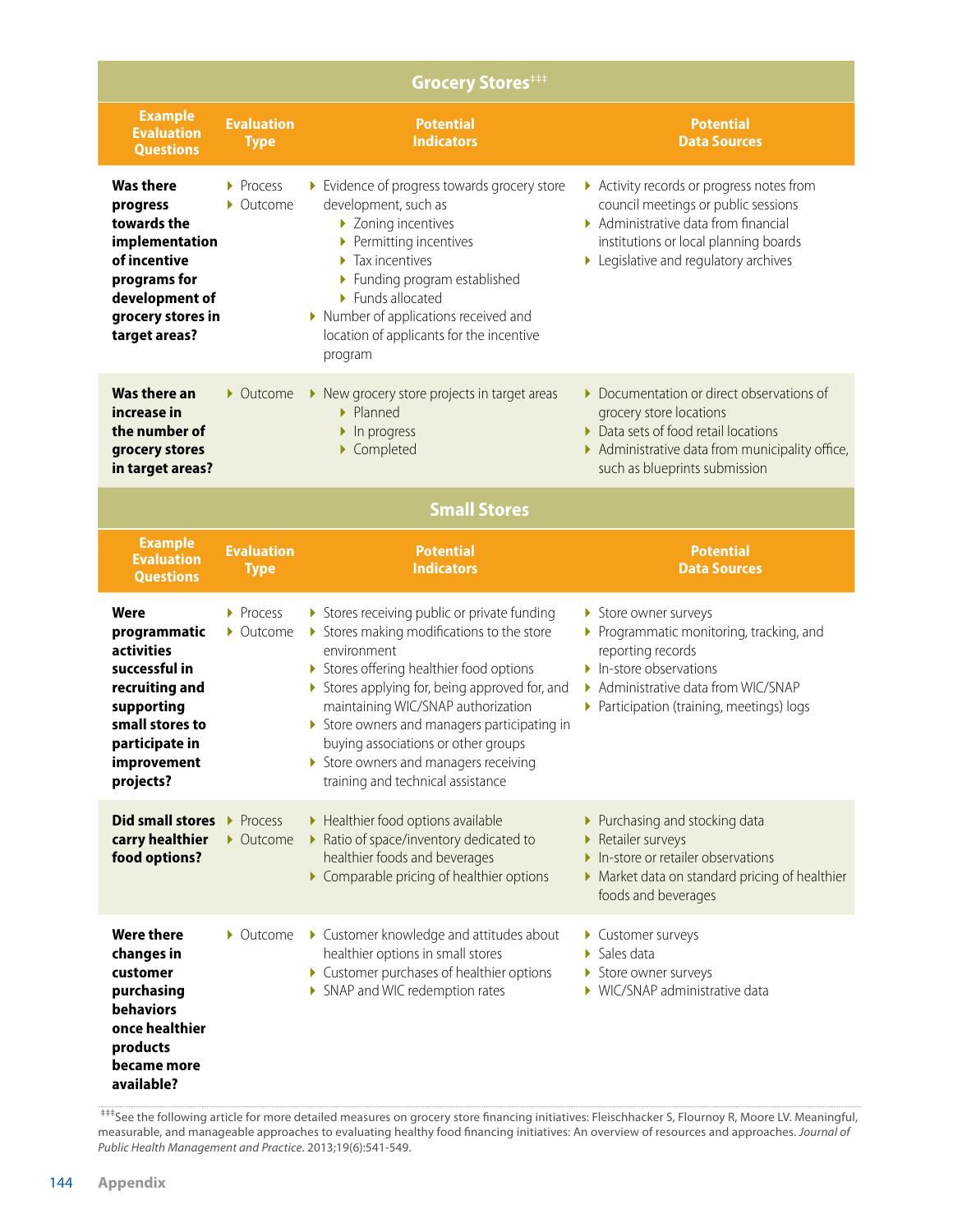|                                                                                                                                                                                                                                             |                                                           | <b>Farmers Markets</b>                                                                                                                                                                                                                                                  |                                                                                                                                                                                                                               |  |
|---------------------------------------------------------------------------------------------------------------------------------------------------------------------------------------------------------------------------------------------|-----------------------------------------------------------|-------------------------------------------------------------------------------------------------------------------------------------------------------------------------------------------------------------------------------------------------------------------------|-------------------------------------------------------------------------------------------------------------------------------------------------------------------------------------------------------------------------------|--|
| <b>Example</b><br><b>Evaluation</b><br><b>Questions</b>                                                                                                                                                                                     | <b>Evaluation</b><br><b>Type</b>                          | <b>Potential</b><br><b>Indicators</b>                                                                                                                                                                                                                                   | <b>Potential</b><br><b>Data Sources</b>                                                                                                                                                                                       |  |
| <b>Was there</b><br>sufficient<br>programmatic<br>support to<br>help farmers<br>markets<br>become<br>established in<br>target areas?                                                                                                        | ▶ Process<br>$\triangleright$ Outcome                     | Farmers markets in target areas<br>Farmers markets that have increased in<br>size or sales, or increased the days/hours of<br>operation in target areas<br>Farmers market organizers or managers<br>participating in associations, and training<br>and technical events | • Observations of farmers market locations<br>and frequency<br>Farmers market data from U.S. Department<br>of Agriculture Food Environment Atlas<br>Training participation records<br>Activity records or progress notes<br>▶ |  |
| <b>Was there</b><br>an increase<br>in farmers<br>markets that<br>have Electronic<br><b>Benefit</b><br><b>Transfer (EBT)</b><br>machines or<br>that accept WIC<br><b>Farmers Market</b><br><b>Nutrition</b><br>Program<br>(FMNP)<br>coupons? | $\triangleright$ Outcome                                  | Farmers markets with ability to accept SNAP<br>and WIC<br>▶ SNAP and WIC transactions at farmers<br>markets                                                                                                                                                             | ▶ SNAP administrative data<br>WIC FMNP administrative data<br>• Direct observation                                                                                                                                            |  |
| Was there an<br>increase in<br>customers/<br>sales at farmers<br>markets in<br>target areas?                                                                                                                                                | $\triangleright$ Outcome                                  | ▶ Customers at farmers markets<br>▶ Community awareness of farmers markets<br>Sales at farmers markets<br>Þ.<br>Redemption rates of SNAP incentive<br>programs                                                                                                          | • Market surveys<br>Customer surveys<br>Sales data<br>Þ<br>$\triangleright$ SNAP administrative data                                                                                                                          |  |
| <b>Mobile Food Retail</b>                                                                                                                                                                                                                   |                                                           |                                                                                                                                                                                                                                                                         |                                                                                                                                                                                                                               |  |
| <b>Example</b><br><b>Evaluation</b><br><b>Questions</b>                                                                                                                                                                                     | <b>Evaluation</b><br><b>Type</b>                          | <b>Potential</b><br><b>Indicators</b>                                                                                                                                                                                                                                   | <b>Potential</b><br><b>Data Sources</b>                                                                                                                                                                                       |  |
| <b>Was there</b><br>sufficient<br>programmatic<br>support to<br>recruit mobile<br>food retailers<br>to participate<br>in healthier<br>food retail<br>programs?                                                                              | $\blacktriangleright$ Process<br>$\triangleright$ Outcome | Availability of financial incentives<br>Reduction in regulatory barriers<br>▶ Provision of training/technical assistance to<br>mobile retailers                                                                                                                         | Activity records or progress notes<br>Training/technical assistance attendance<br>records<br>Legislative and regulatory archives<br>Retailer surveys<br>N                                                                     |  |